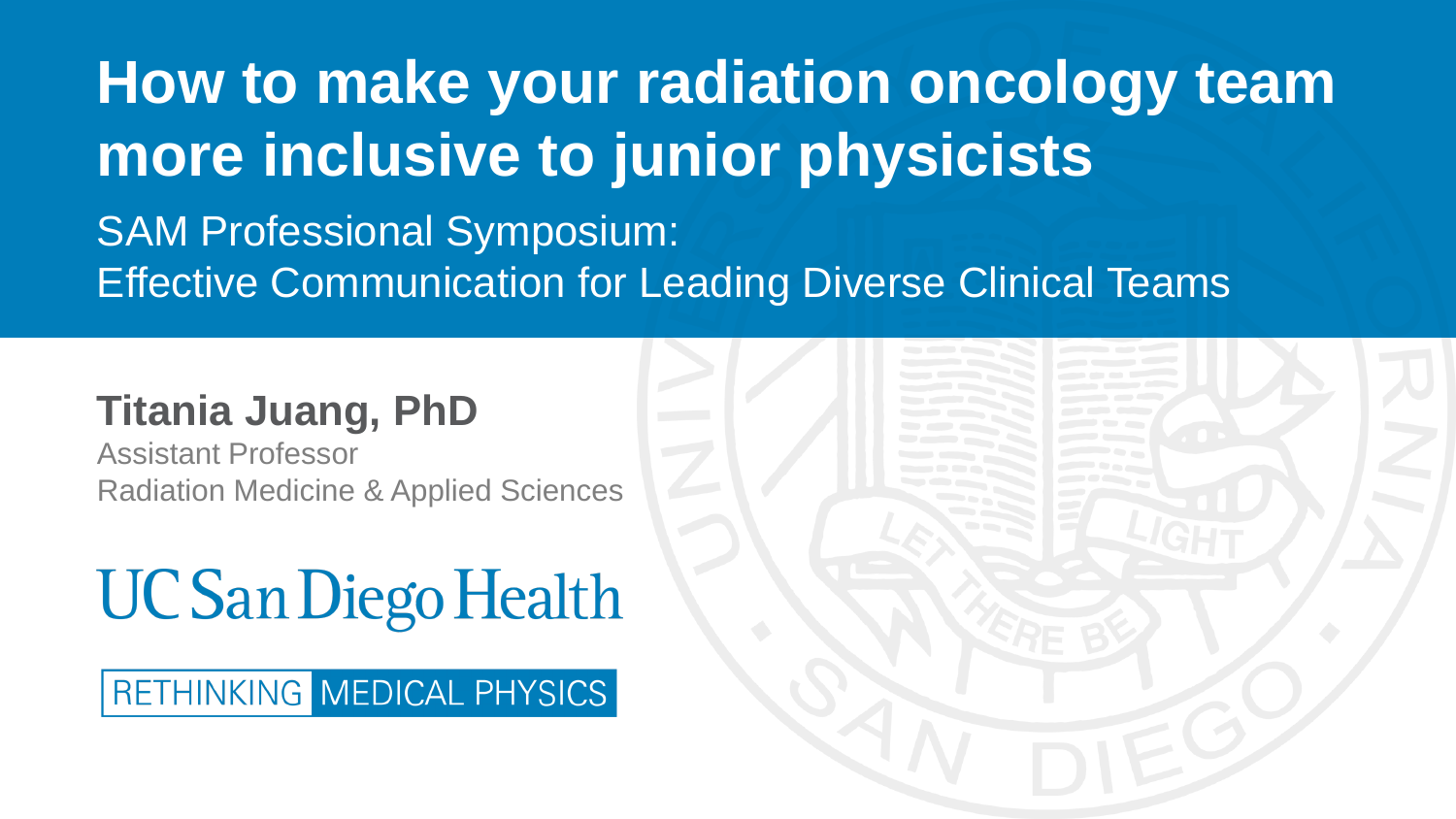*What does it mean to* 

*be* **"inclusive"***?*

### *What is* **different** *for or about*

### **junior physicists***?*

(Vs more senior team members)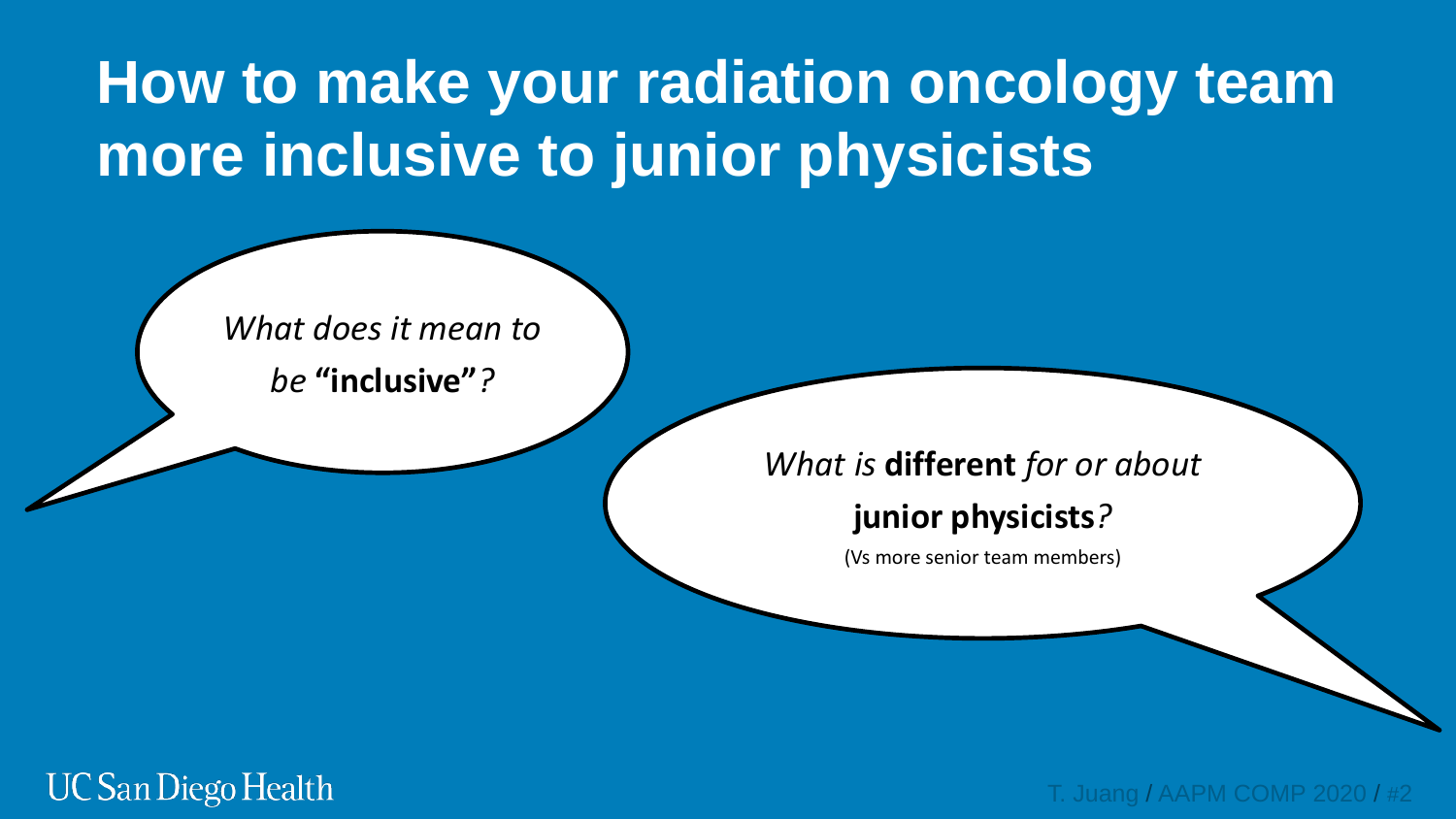*What does it mean to* 

*be* **"inclusive"***?*

Describes an environment where all team members…

- Have equitable access to opportunities and resources
- Are included in discussions and decisions
- Are able to speak up freely
- Have their contributions appreciated and acknowledged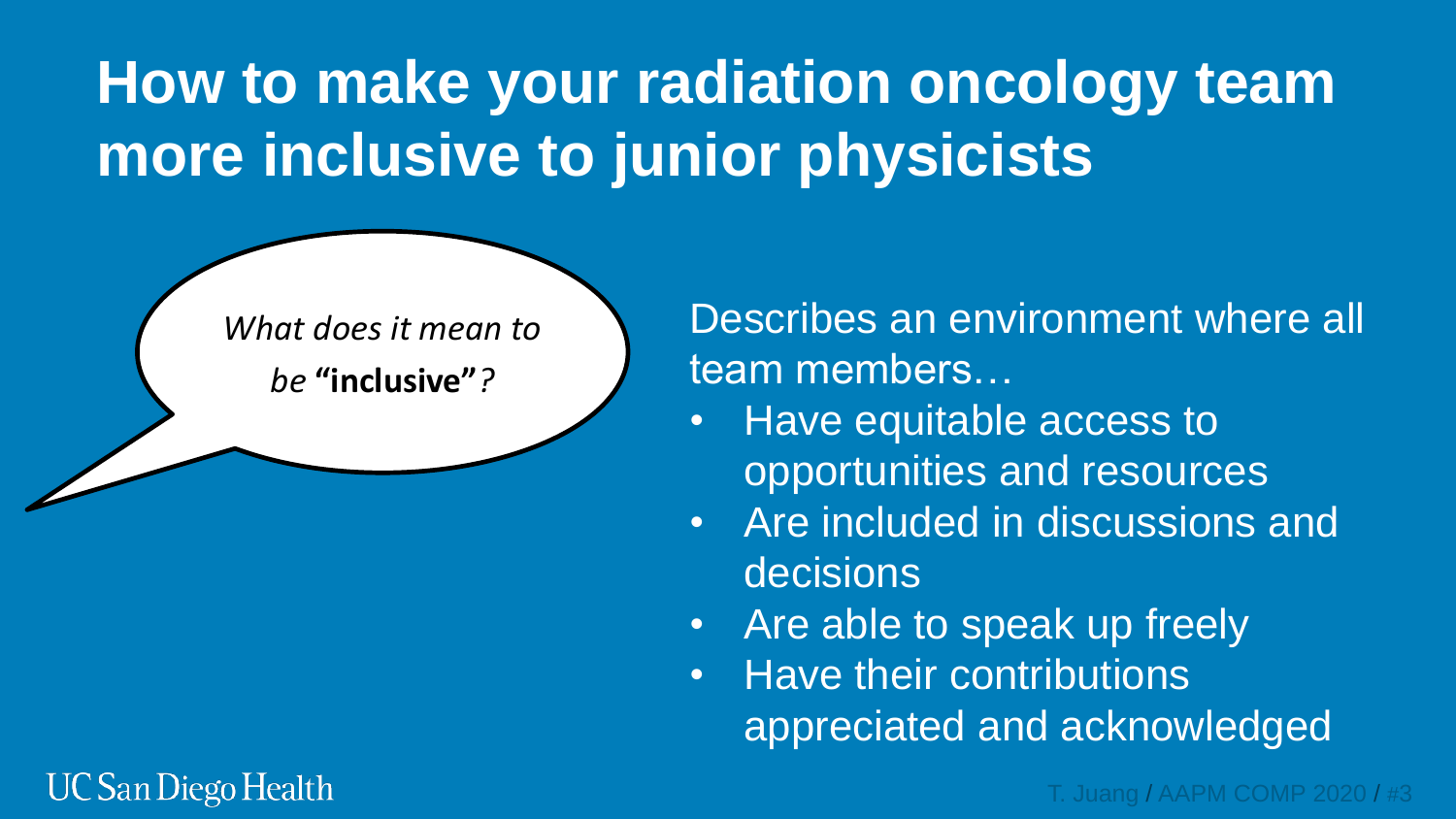### *What is* **different** *for or about*

### **junior physicists***?*

(Vs more senior team members)

- Prior experience in a clinical working environment may be limited
- Differences in prior clinical experience
- Inherent power imbalance between junior physicists & supervising physicists at peak differential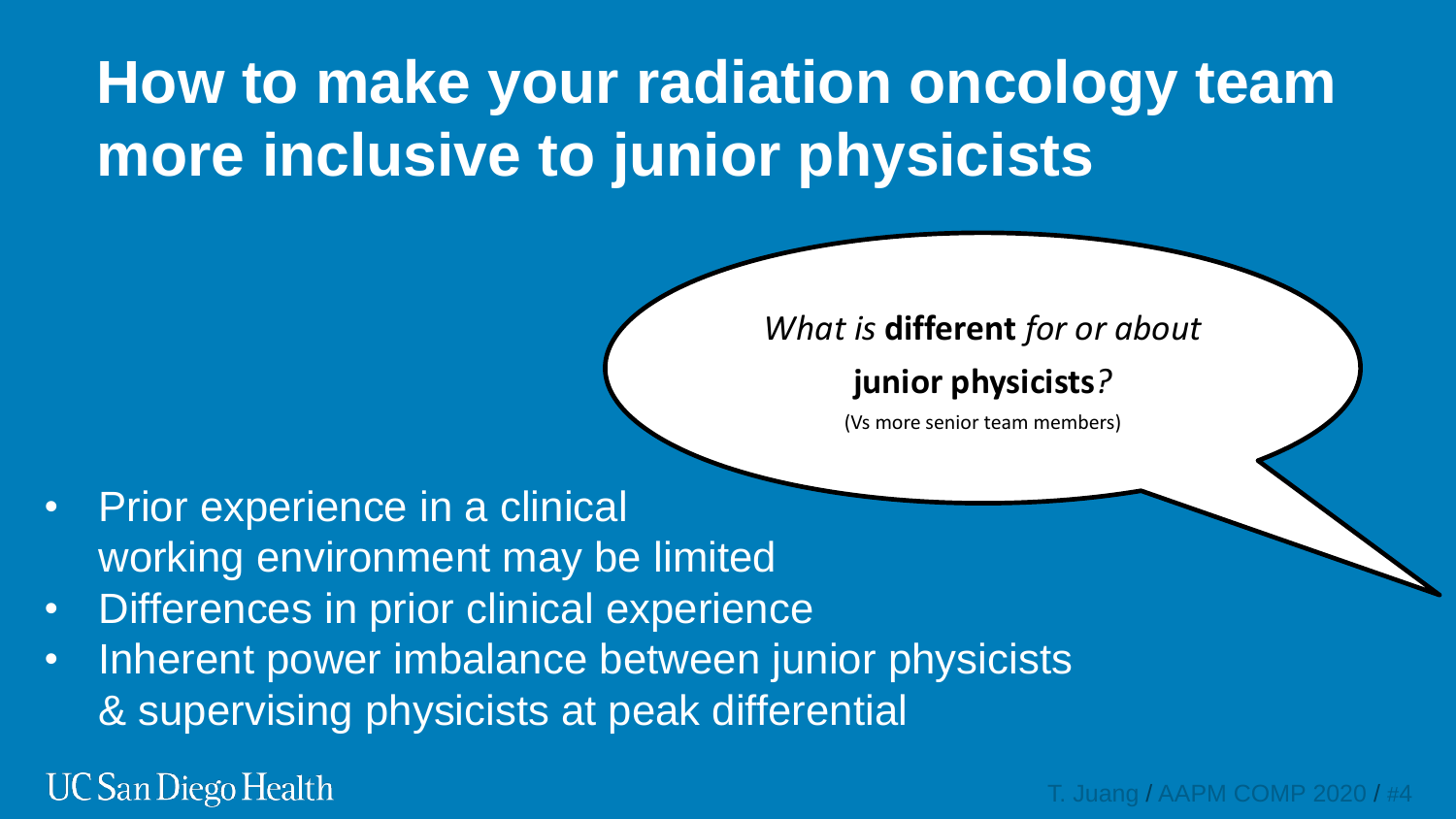• Inherent power imbalance between junior physicists & supervising physicists at peak differential

**UC San Diego Health**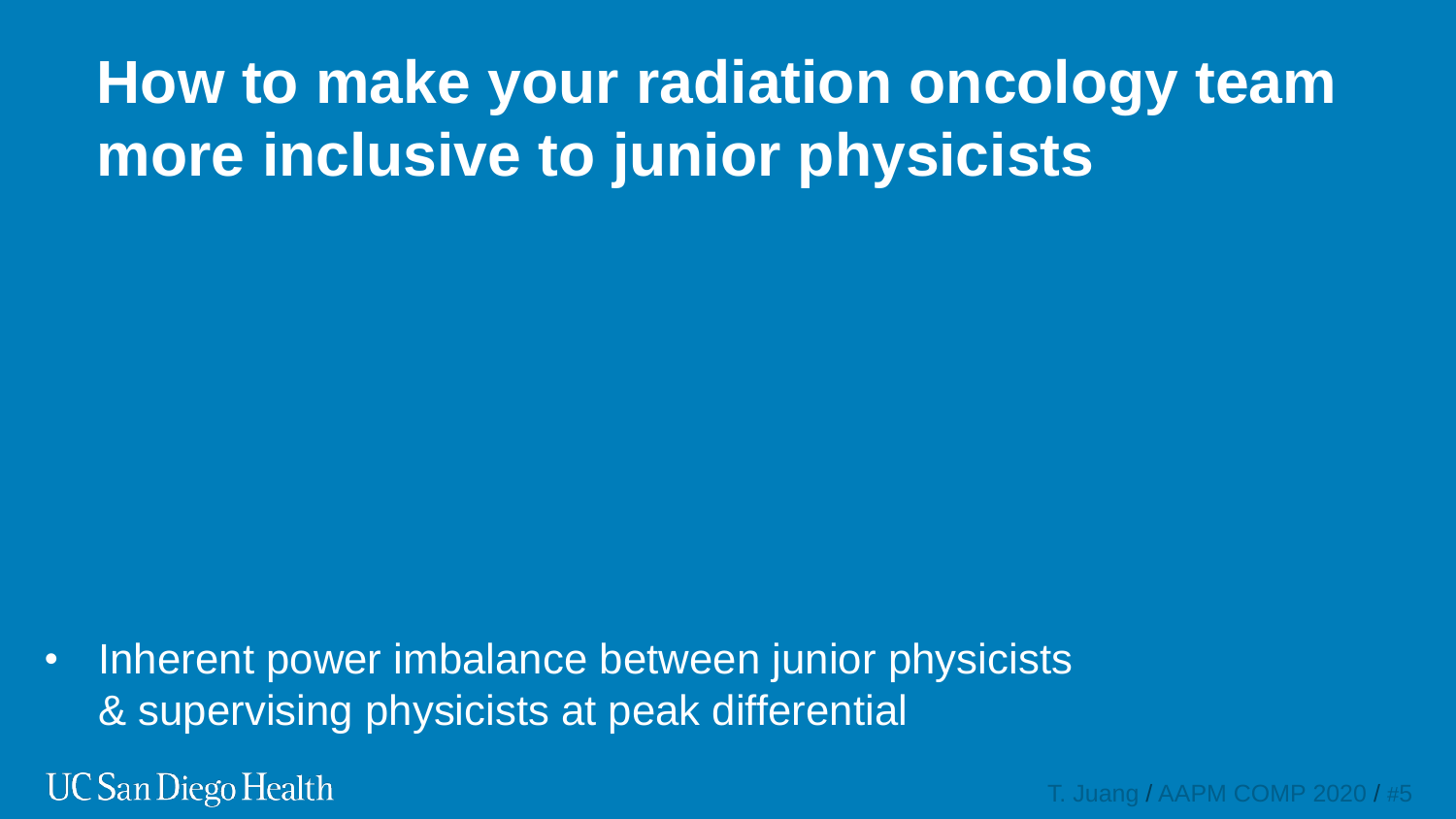- Inherent power imbalance between junior physicists & supervising physicists at peak differential
	- *Psychological safety*: whether team members can speak up freely and contribute **without fear of negative repercussions**
	- Can factor into **pre-existing cultural expectations** that impact how and when team members contribute

*The "Modesty Mandate"*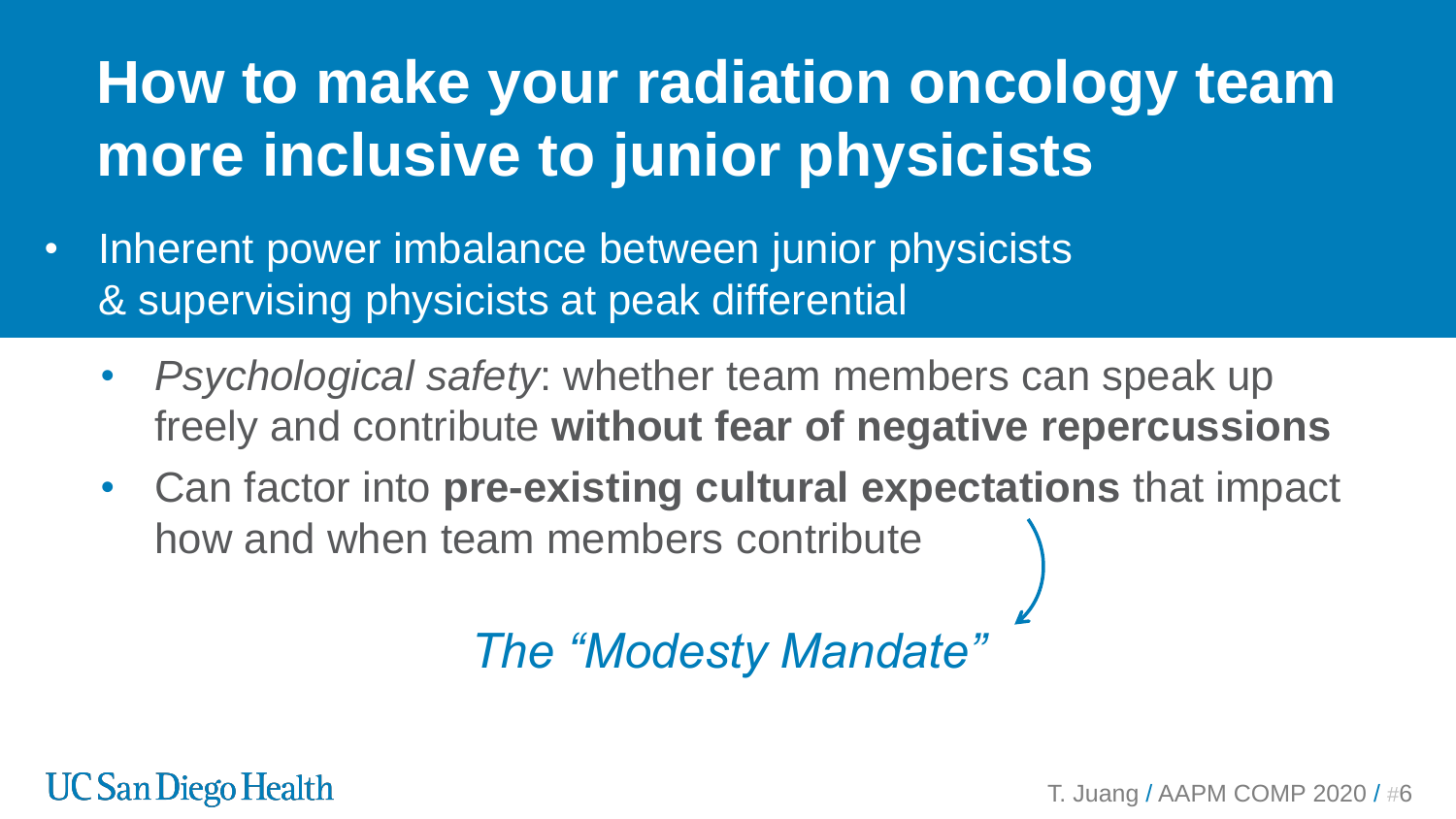## **Cultural Expectations: the "Modesty Mandate"**



### Joan Williams

Distinguished Professor of Law and UC Hastings Foundation Chair and Director of the **Center for WorkLife Law** 

## **FAST COMPANY**

### I've spent 20 years studying bias at work. Here's how to design an effective diversity training

The key is to arm bystanders to interrupt bias, so that the people experiencing bias don't have to carry that load alone.

### **UC San Diego Health**

#### **BY JOAN C. WILLIAMS**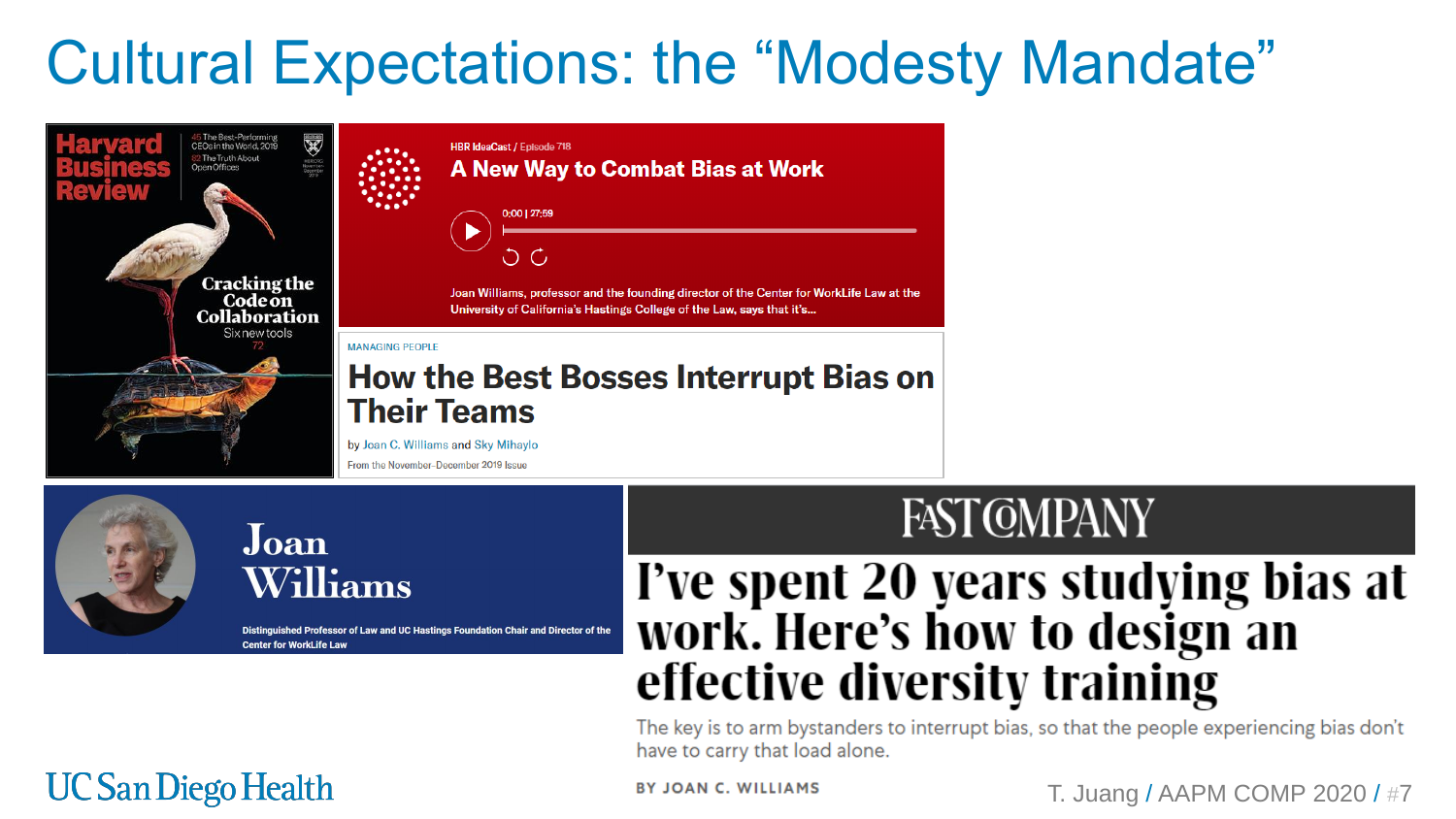## **Cultural Expectations: the "Modesty Mandate"**

#### **Bias at Work**

Another example: People of Asian descent and women encounter a "modesty mandate," or the cultural expectation they will be modest. In both groups it's often internalized-since women and Asian people are often raised this way—and both groups also often encounter backlash if they are perceived to be immodest. That means that the same bias interrupters that help women tackle the modesty mandate can help people of Asian descent, too.

First-generation professionals will benefit, too, because people from blue-collar families are typically taught that "boasting and selfpromotion and credit hogging are wrong and unseemly," to quote one "class migrant"—a professional whose father was a bricklayer. One study found that white men from elite backgrounds were 12 times more likely than white men from non-elite backgrounds to get a callback for a professional job.

The modesty mandate means that women, people of Asian descent, and first-generation professionals will often be unduly modest in the selfevaluations that are a standard of many performance appraisal processes.

### It's important for Asian Americans. It's important for women. And it's important for first-generation professionals. All of those groups were brought up with what's often called the **modesty mandate**. So, for example, if you have a first-generation Asian American, they have most likely been brought up in a family where kind of braggadocio is a sign of somebody, it's like a character defect. And so, it's, they have been brought up often in a context where there's a lot of expectation that you don't toot your own horn, and you're deferential to those above you.

## e spent 20 years studying bias at ork. Here's how to design an fective diversity training

ey is to arm bystanders to interrupt bias, so that the people experiencing bias don't have to carry that load alone.

### UC San Diego Health

 $\left|\mathbf{H}\right|$  a  $\mathbf{M}$   $\mathbf{M}$   $\mathbf{M}$   $\left| \begin{array}{ccc} \frac{45}{2}$  The Best-Performing  $\left| \begin{array}{cc} \frac{1}{2} & \frac{1}{2} \\ \frac{1}{2} & \frac{1}{2} \end{array} \right|$ 

**BY JOAN C. WILLIAMS**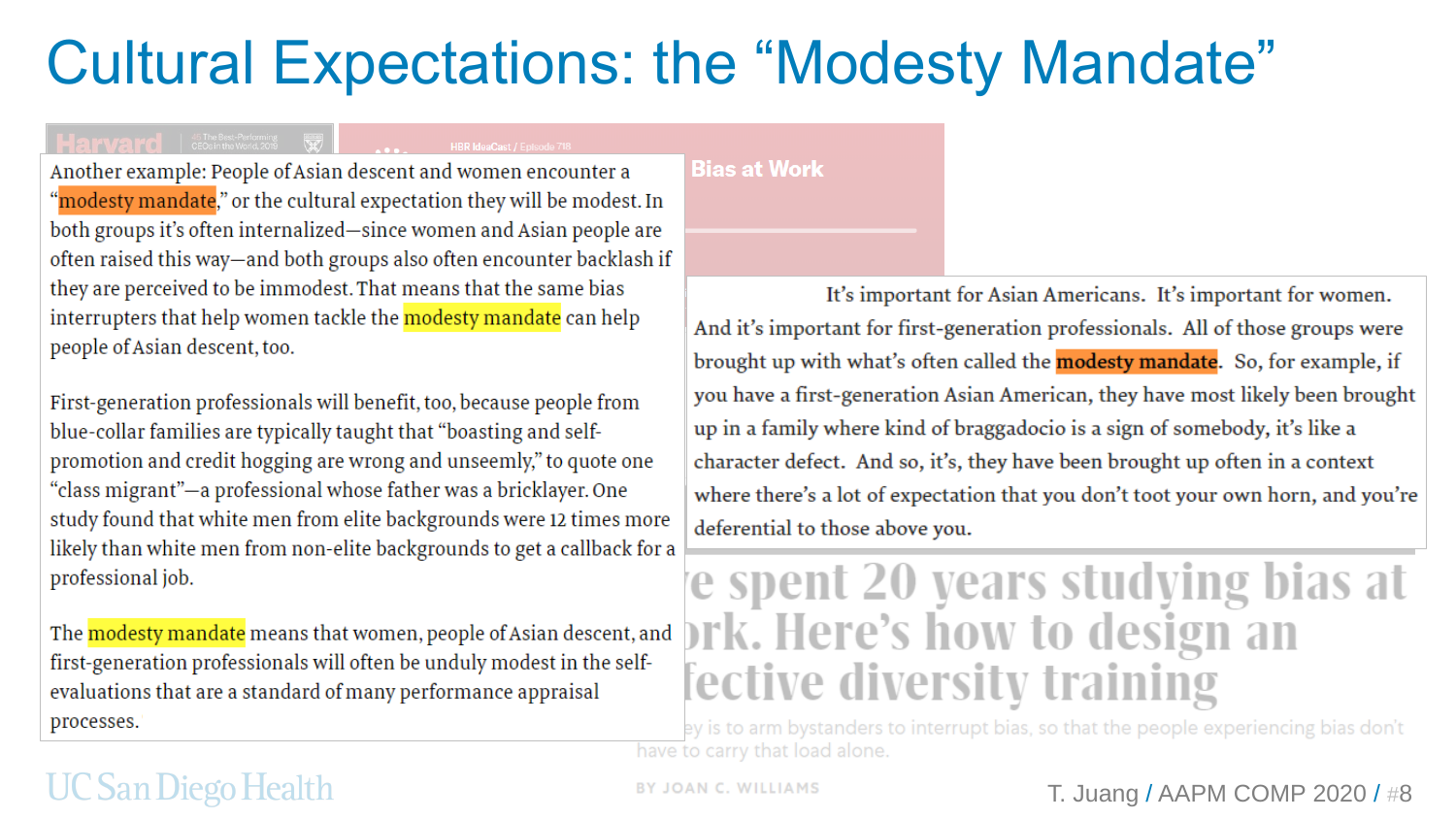*Inform your viewpoint with knowledge of cultural factors, but don't forget that behaviors and beliefs are NOT universal among any given group!*

# Develop awareness

- What factors influence how your junior team members react and communicate?
- Examine your own biases and behavior.
- Consider whether you're providing opportunities and resources to all your junior physicists – intentionally or not  $\rightarrow$

*How are you meeting with or making decisions with your junior colleagues? Who do you see in casual work settings (e.g., coffee breaks, lunch) or outside of work?***UC San Diego Health** 

### Remember:

- Power imbalance and culture affect whether team members can/will speak up or selfpromote without facing backlash.
- **Regularly revisit** and reassess your views on your individual team members.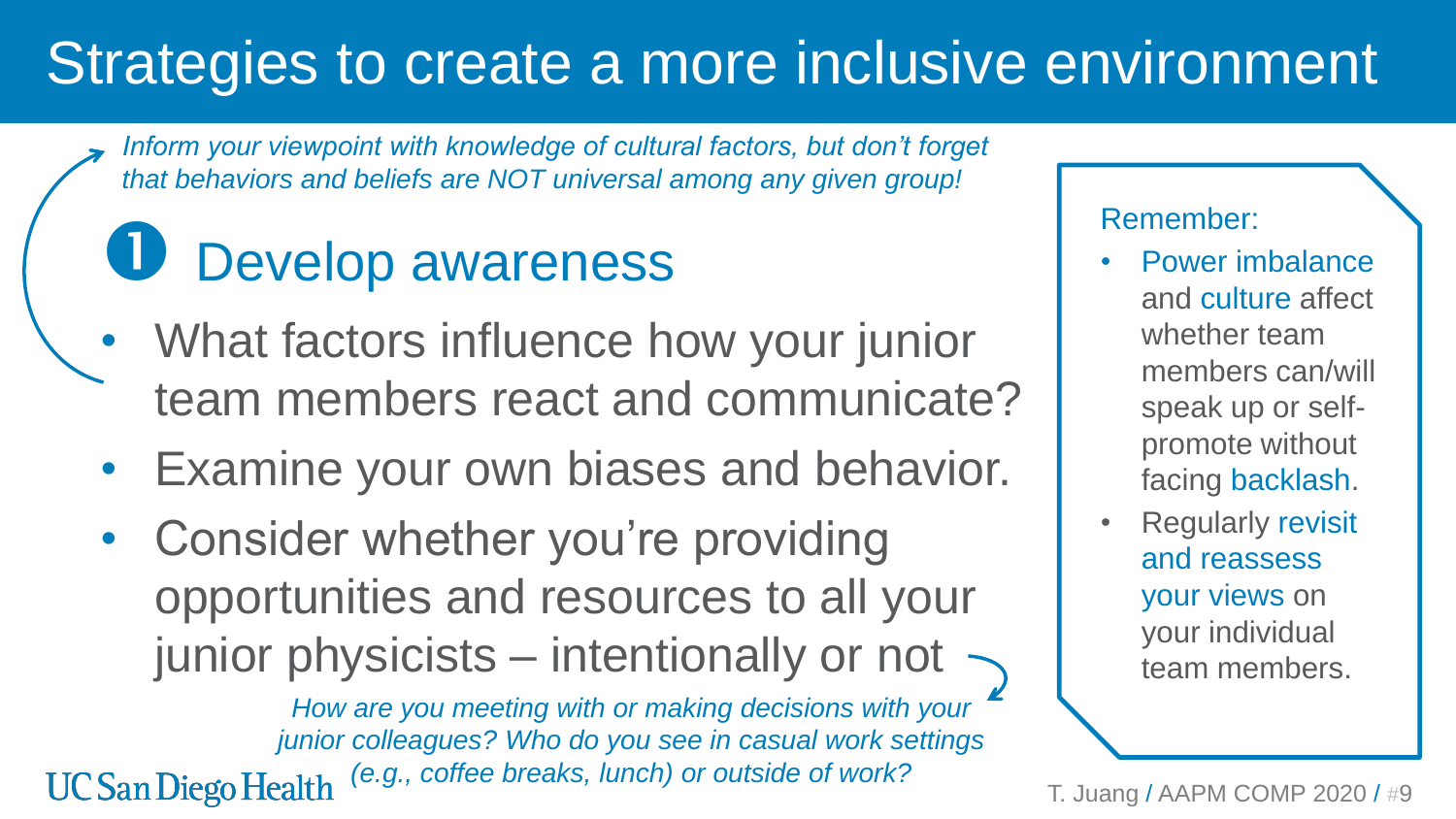*No moving* 

*targets!*

# 2 Set clear expectations

- Discuss in person *and* provide in writing.
- If expectations are not met, first consider that expectations were unclear and revisit.
- Set your own expectations: review and confirm your junior physicists' experience.

As needed, work with them to come **and the evaluations** *up with a plan to get up to speed.*

### Including:

- **Professional** conduct
- Clinical and technical knowledge/skills
- **Responsibilities**
- **Communication** within the team
- Short-term and long-term goals
- **Performance**

T. Juang / AAPM COMP 2020 / #10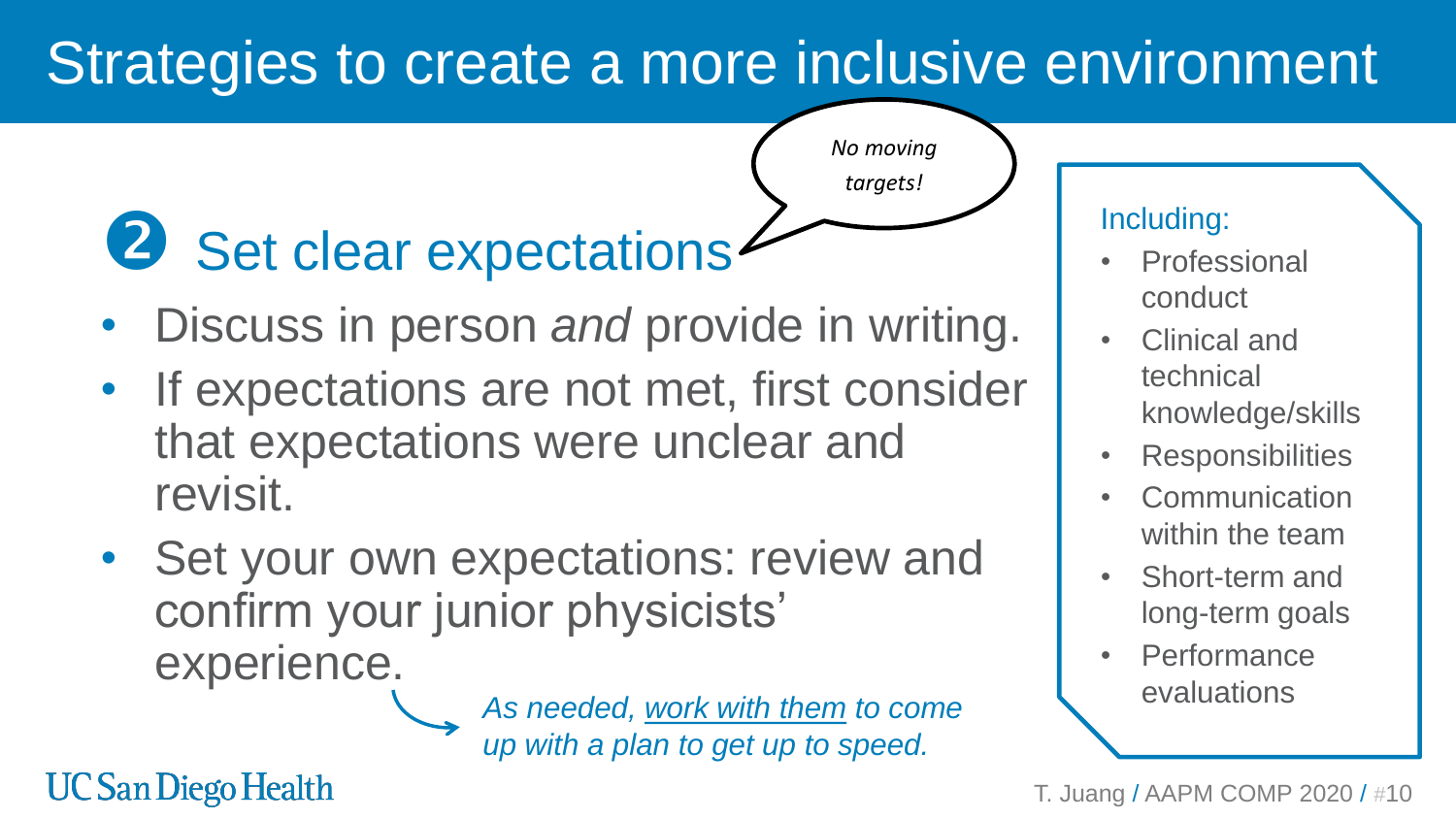## **B** Provide opportunities for contribution and feedback

- In group settings, ask junior team members to weigh in on discussions and decisions.
- Hold regular 1-on-1 meetings with the team members you manage.

### Remember:

- Your junior physicists were brought on for the value they add to the team.
- **Actively invite** participation.
- Provide avenues to communicate with you, both informal and formal.

T. Juang / AAPM COMP 2020 / #11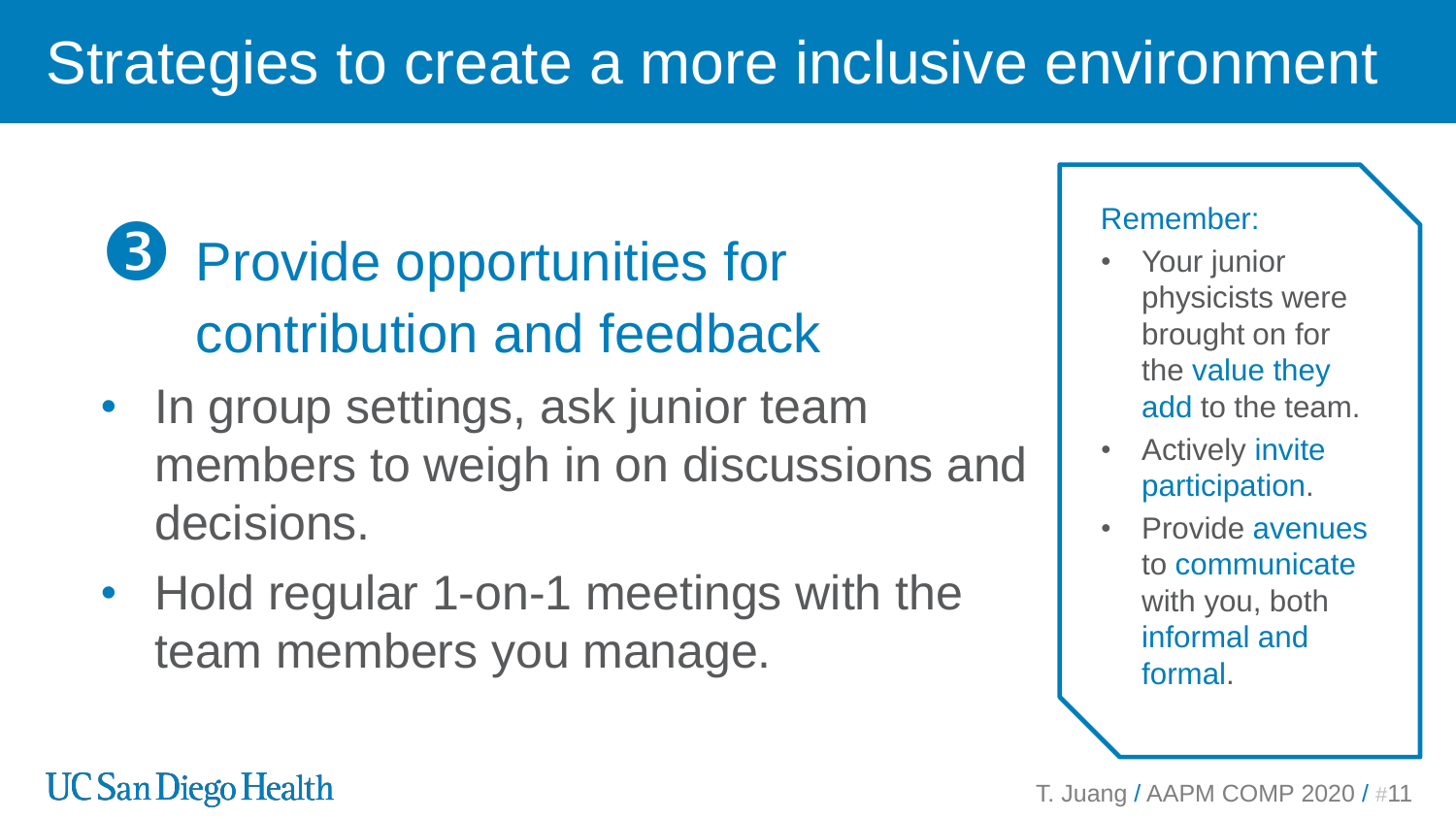*Both 1-on-1 and in group* 

*settings!*

# 4 Give your people credit

- Acknowledge and express appreciation for the contributions of your junior team members.
- Make this standard practice, whether or not your junior physicists are present.
	- *Make sure you're doing this accurately and fairly!*  **See Strategy**  $\bullet$  **Develop awareness**

### Recognize:

- This reduces the pressures and stigma of selfpromotion.
- This is a form of both providing feedback to *and* advocating for your junior physicists!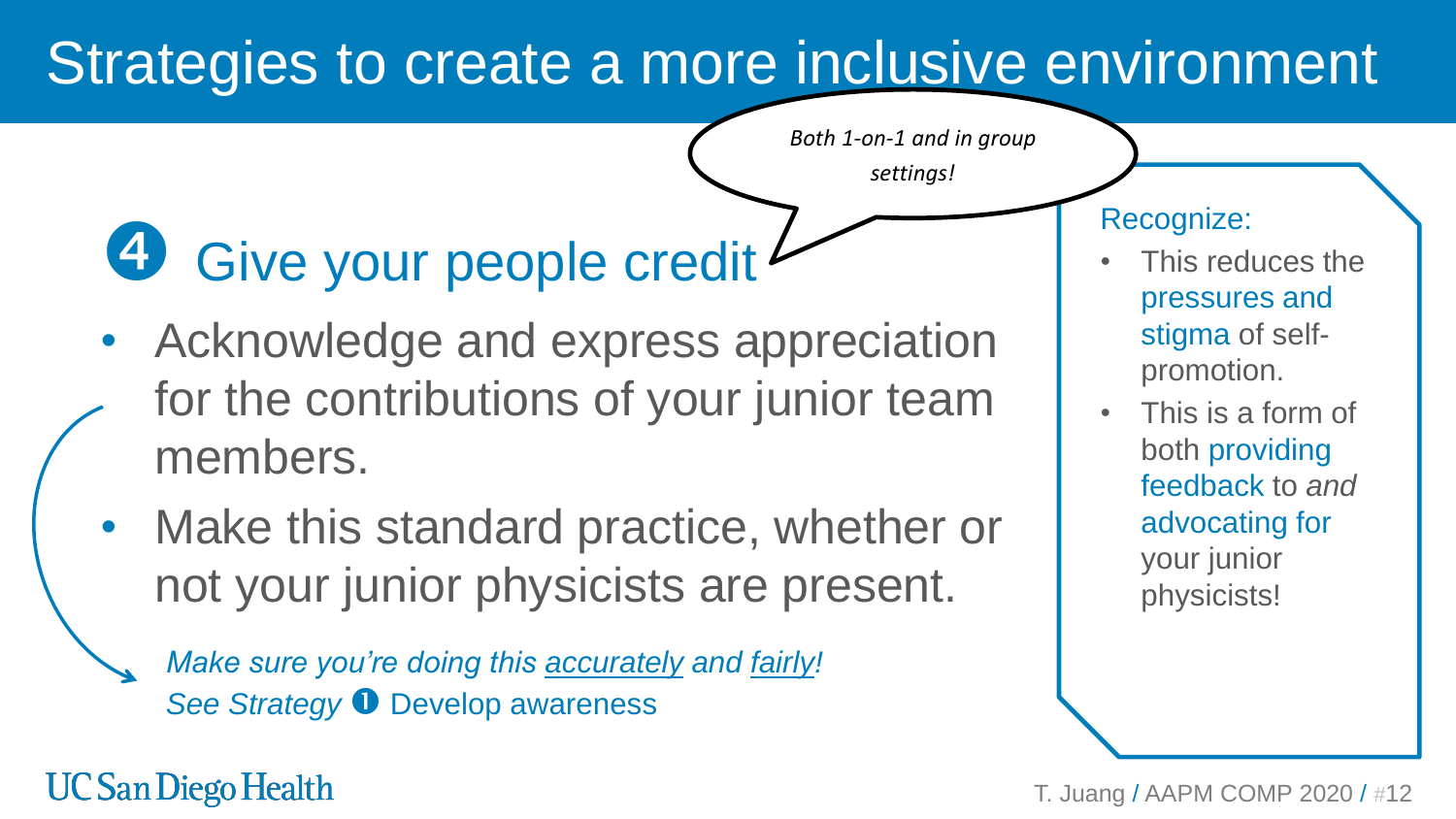# Examine your workplace culture

- Do your stated values match what is practiced?
- Collaborative or hierarchical?
- Are there any unspoken or implied "rules" that need to be addressed?

### Consider:

- Are senior members of the team modeling the behavior & skills asked of junior members?
- Does perception of the workplace and team culture match your intentions?

#### T. Juang / AAPM COMP 2020 / #13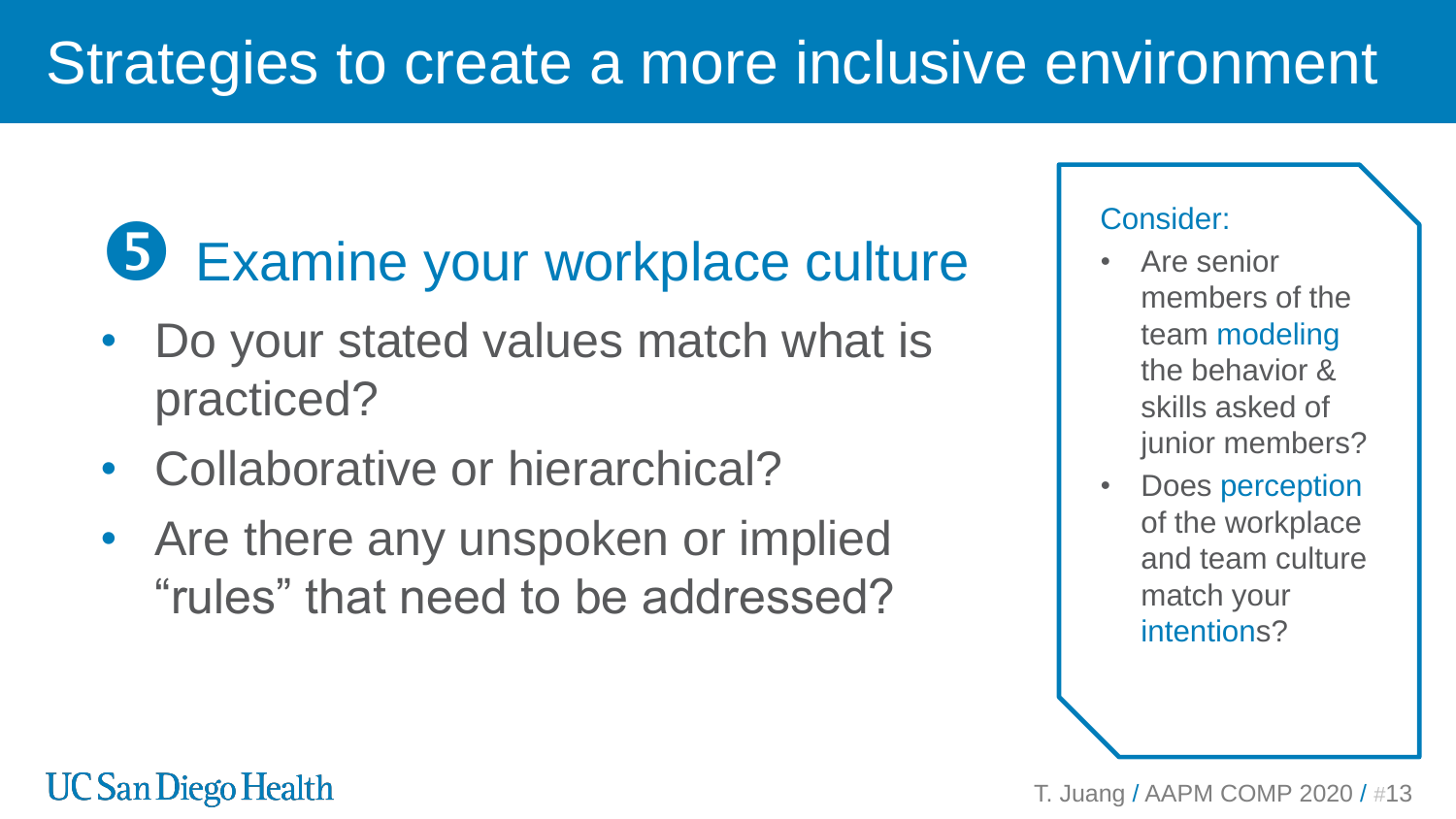# In summary

- Inherent power imbalances, cultural factors, and differing levels of experience contribute to the challenge of maintaining an inclusive team for junior physicists.
- Counter this by employing strategies to educate yourself and create an inclusive environment for your junior team members:

**O** Develop awareness

- **2** Set clear expectations
- **8** Provide opportunities for contribution and feedback
- **G** Give your people credit
- **6 Examine your workplace culture**
- Be excellent to each other.